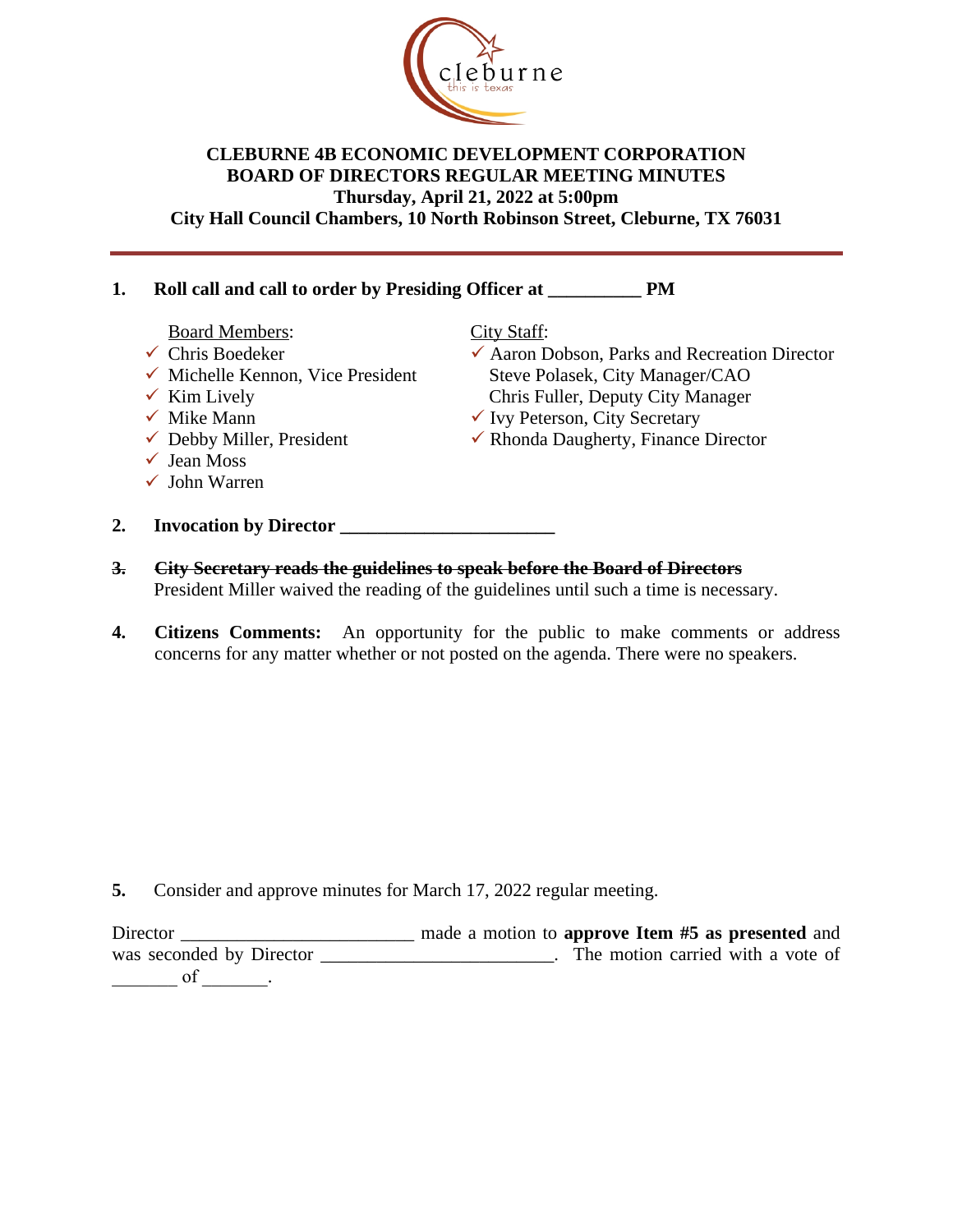### **6. Presentation of the Financial Report thru March 2022.**

#### Presented by: Rhonda Daugherty, Director of Finance

Summary: In March 2022, the 4B Corporation received sales tax revenues of \$324,550 from the State Comptroller. For the month of March 2022, the sales tax allocation is up 3.40%, as compared to the same month in the prior fiscal year, and is higher by 15.88% for the fiscal year. Year-to-date, 44.30% of the budgeted sales tax revenue had been earned, as compared to 33.3% that is projected to be earned. Sales tax revenues received in October 2021 and November 2021 are recorded as revenue in the prior fiscal year since the actual sales occurred in August 2021 and September 2021 per Government Accounting Standards Board rules.

Year-to-date through March 2022 (50.00% of the budget year), actual revenue earned by the 4B funded departments, as compared to budgeted General Fund revenue, is as follows:

| Department                                         | Actual<br>Revenue | <b>Budgeted</b><br>Revenue | <b>Balance</b> to<br>Earn | % of Revenue<br>Earned |
|----------------------------------------------------|-------------------|----------------------------|---------------------------|------------------------|
| Booker T<br>Washington<br><b>Recreation Center</b> | \$23,183          | \$33,500                   | (\$10,317)                | 69.20%                 |
| <b>Splash Station</b>                              | \$11,112          | \$245,000                  | $(\$233,888)$             | 4.54%                  |
| <b>Sports Complex</b>                              | \$20,136          | \$40,000                   | \$19,864                  | 50.34%                 |
| Total                                              | \$54,431          | \$318,500                  | $(\$264,069)$             | 17.09%                 |

Year-to-date through March 2022 (50.00% of the fiscal year complete), actual expenditures of the 4B funded departments as compared to budgeted General Fund expenditures are as follows:

| Department                                         | Actual<br>Expenditures | <b>Budgeted</b><br>Expenditures | <b>Balance</b> to<br>Spend | % of Budget<br>Expended |
|----------------------------------------------------|------------------------|---------------------------------|----------------------------|-------------------------|
| Booker T<br>Washington<br><b>Recreation Center</b> | \$133,268              | \$297,867                       | \$164,600                  | 44.74%                  |
|                                                    | \$207,972              | \$971,139                       |                            | 21.42%                  |
| <b>Splash Station</b><br><b>Sports Complex</b>     | \$282,327              | \$713,795                       | \$763,167<br>\$431,468     | 39.55%                  |
| <b>Railroad Museum</b>                             | \$32,988               | \$77,842                        | \$44,854                   | 42.38%                  |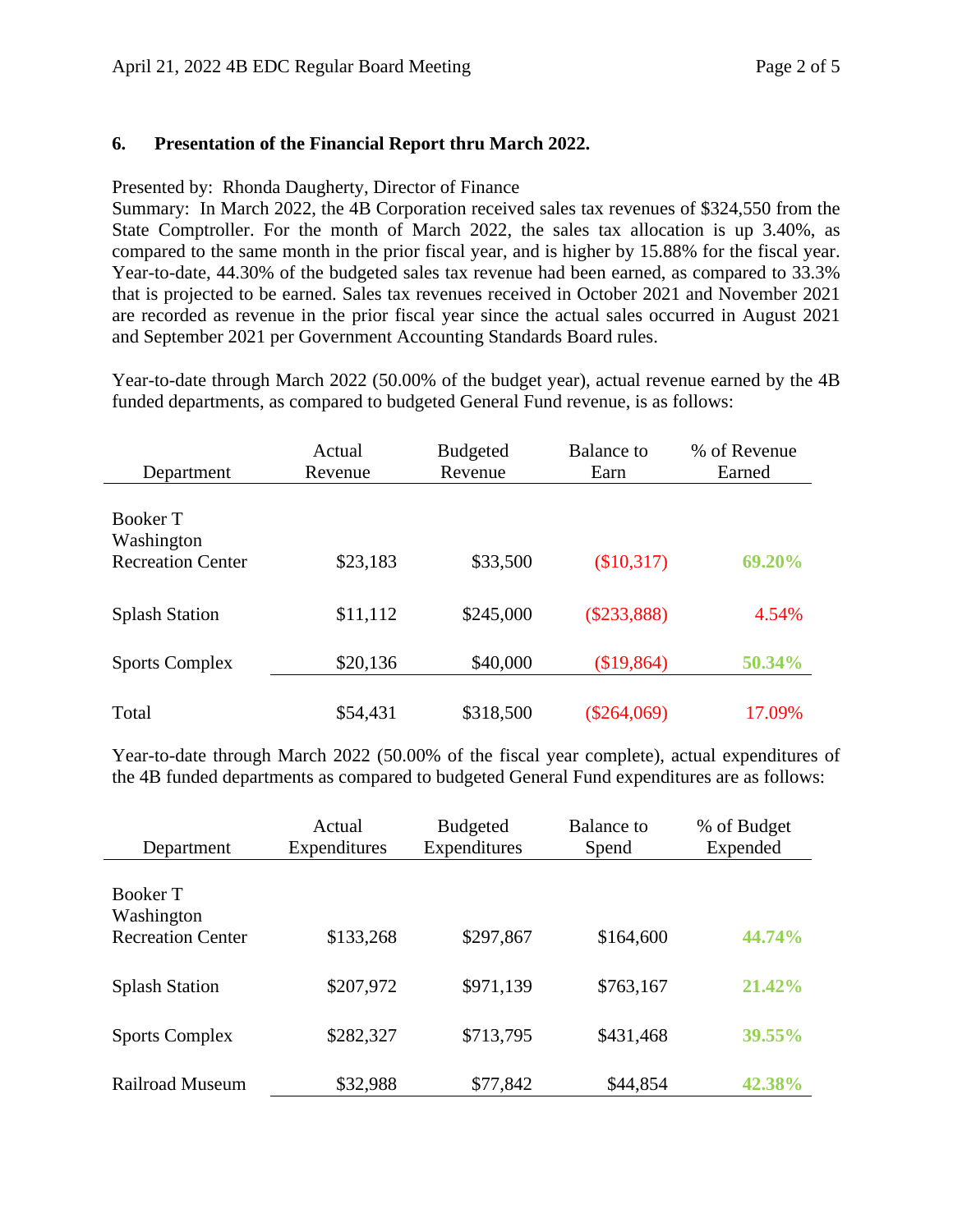Total \$656,555 \$2,060,643 \$1,404,088 **31.86%**

At the end of the fiscal year, revenues received are netted against expenditures for the 4B funded departments (Booker T Washington Recreation Center, Splash Station, Sports Complex, and Railroad Museum) to calculate the transfer to the General Fund for reimbursement for the net expenditures of the 4B funded departments.

The actual expenditures and transfers of the 4B Corporation through March 2022 were \$1,884,611 versus an operations, transfers and capital budget of \$3,946,457. The major capital expenditures are the annual debt principal and interest payment, trash cans at the Sports Complex, sand change at Splash Station, and various pieces of equipment.

Item #6 is informational and for discussion only with no formal action taken.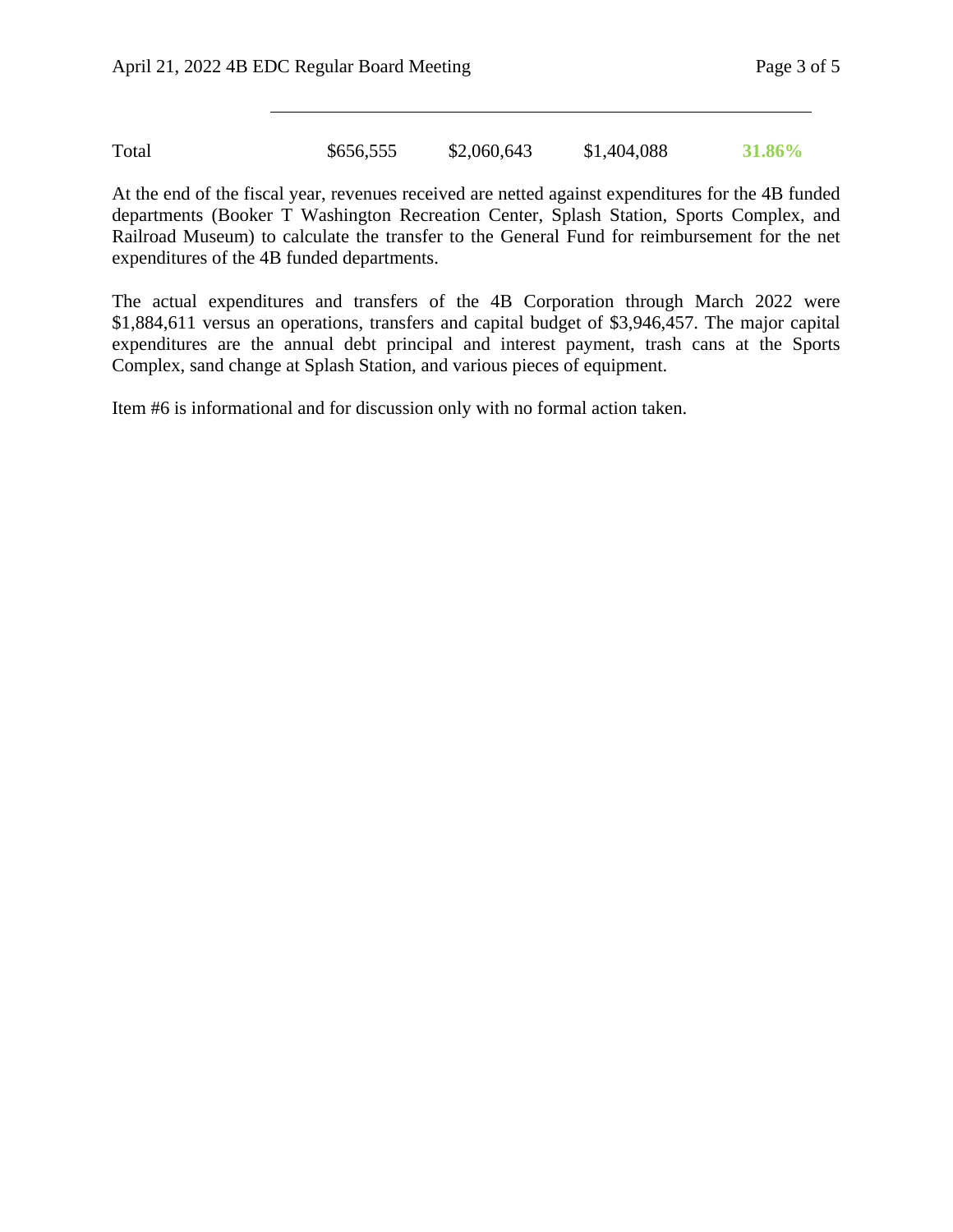**7. Review and recommend to City Council the selection of C&P Electrical Systems, LLC for the Generator Transfer Switch and Connection Box at Splash Station for an amount not to exceed \$35,500.**

Presented by: Rodney Carlock, Parks Superintendent

Summary: This item is to oversee the connectivity for the backup generator system at Splash Station. The contractor will install 400 amp 48v 3 phase manual transfer switch. Furnish and install conduit and wiring from the existing mcc to the new manual transfer switch. Furnish and install 400 amp 480v phase generator connection box on outside of electrical room. Furnish and install conduit and wiring from new manual transfer switch to generator connection box. This project was competitively bid. Five bids were submitted, one bid did not attend the pre-bid meeting facility walk through. The lowest eligible bid submitted was from C&P Electrical Systems, LLC. They have been awarded this project for an amount not to exceed \$35,500.

| Director                 | made a motion to approve Item #7 as presented and |
|--------------------------|---------------------------------------------------|
| was seconded by Director | The motion carried with a vote of                 |
|                          |                                                   |